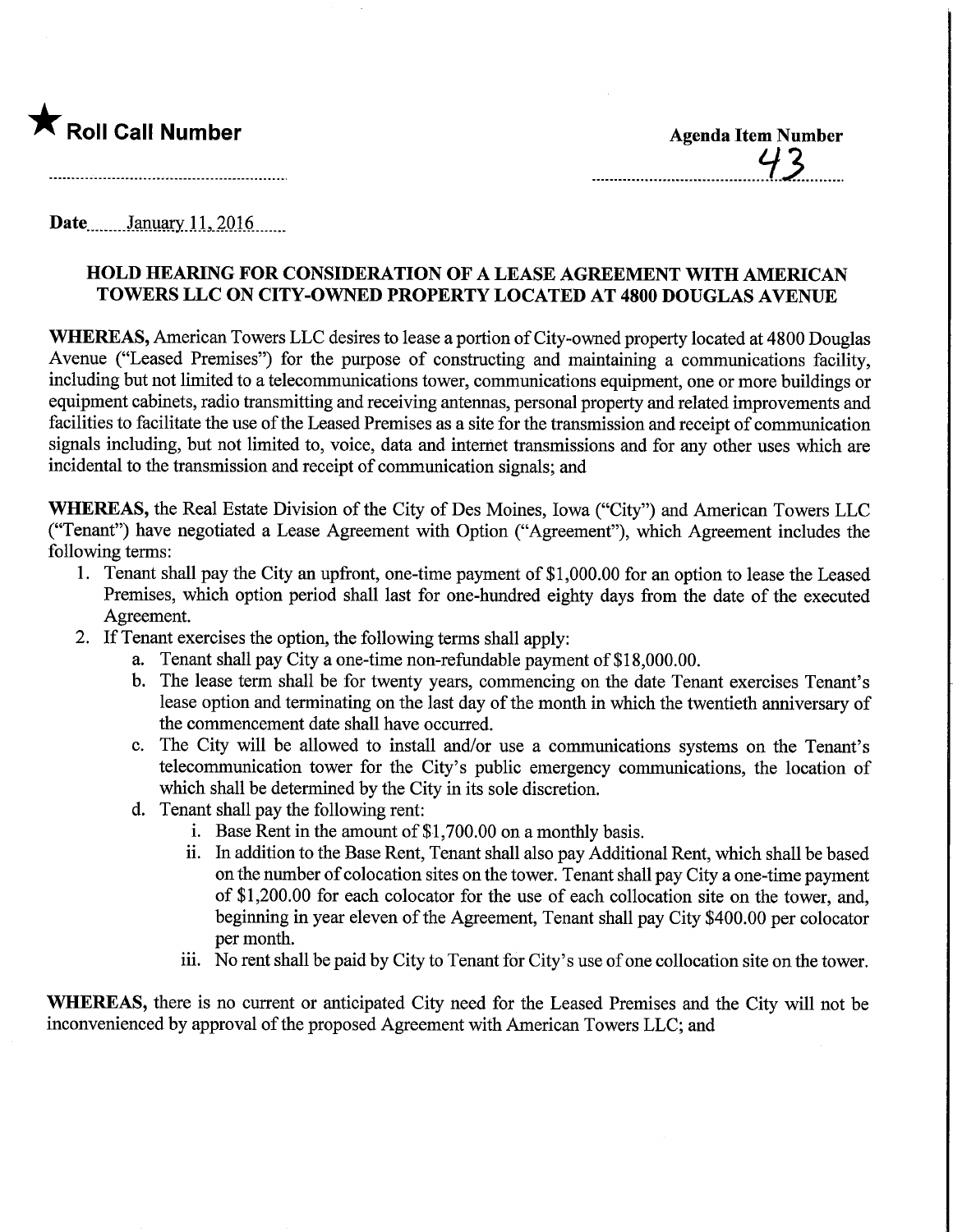## **The Call Number Agenda Item Number Agenda Item Number**

Date<sub>\_\_\_\_\_\_</sub>January 11, 2016 \_\_\_\_

WHEREAS, on December 21, 2015, by Roll Call No. 15-2118, it was duly resolved by the City Council that consideration of the proposed Lease Agreement with Option be set down for hearing on January 11, 2016, at 5:00 p.m., in the City Council Chambers; and

WHEREAS, in accordance with City Council direction, those interested in the proposed Lease Agreement with Option, both for and against, have been given an opportunity to be heard and have presented their views to the City Council.

NOW, THEREFORE, BE IT RESOLVED by the City Council of the City of Des Moines, Iowa:

1. Upon due consideration of the facts and statements of interested persons, any and all objections to the proposed Lease Agreement with Option with American Towers LLC, as described herein, are hereby overruled and the hearing is closed.

2. The public would not be inconvenienced by reason of a Lease Agreement with Option between the City of Des Moines, Iowa, and American Towers LLC, as on file in the office of the City Clerk, across City-owned real property located at 4800 Douglas Avenue, Fire Station No. 9, legally described as follows, for the purpose of constructing and maintaining a communications facility including a telecommunications tower and related utility equipment, and said Lease Agreement with Option is hereby approved:

### LEASE AREA LEGAL DESCRIPTION

### Lease Area Legal Description -

EXCEPT BUILDINGS AND SITE IMPROVEMENTS - A PORTION OF LOT 22, J. N. CASADY'S, AN OFFICIAL PLAT, ALL NOW INCLUDED IN AND FORMING A PART OF THE CITY OF DES MOINES, POLK COUNTY, IOWA. (Subject to survey; a portion of said Lot 22 to be retained by City for municipal building purposes).

### INGRESS - EGRESS LEGAL DESCRIPTION

THE SOUTH 25 FEET OF THE NORTH 190 FEET OF THE WEST 80 FEET OF LOT 22, J. N. CASADY'S, AN OFFICIAL PLAT, ALL NOW INCLUDED IN AND FORMING A PART OF THE CITY OF DES MOINES, POLK COUNTY, IOWA.

3. The Mayor is authorized and directed to sign the Lease Agreement with Option identified above, and the City Clerk is authorized and directed to attest to the Mayor's signature.

4. The City Clerk is authorized and directed to forward the original of the Lease Agreement with Option, together with a certified copy of this resolution and of the affidavit of publication of the notice of this hearing,